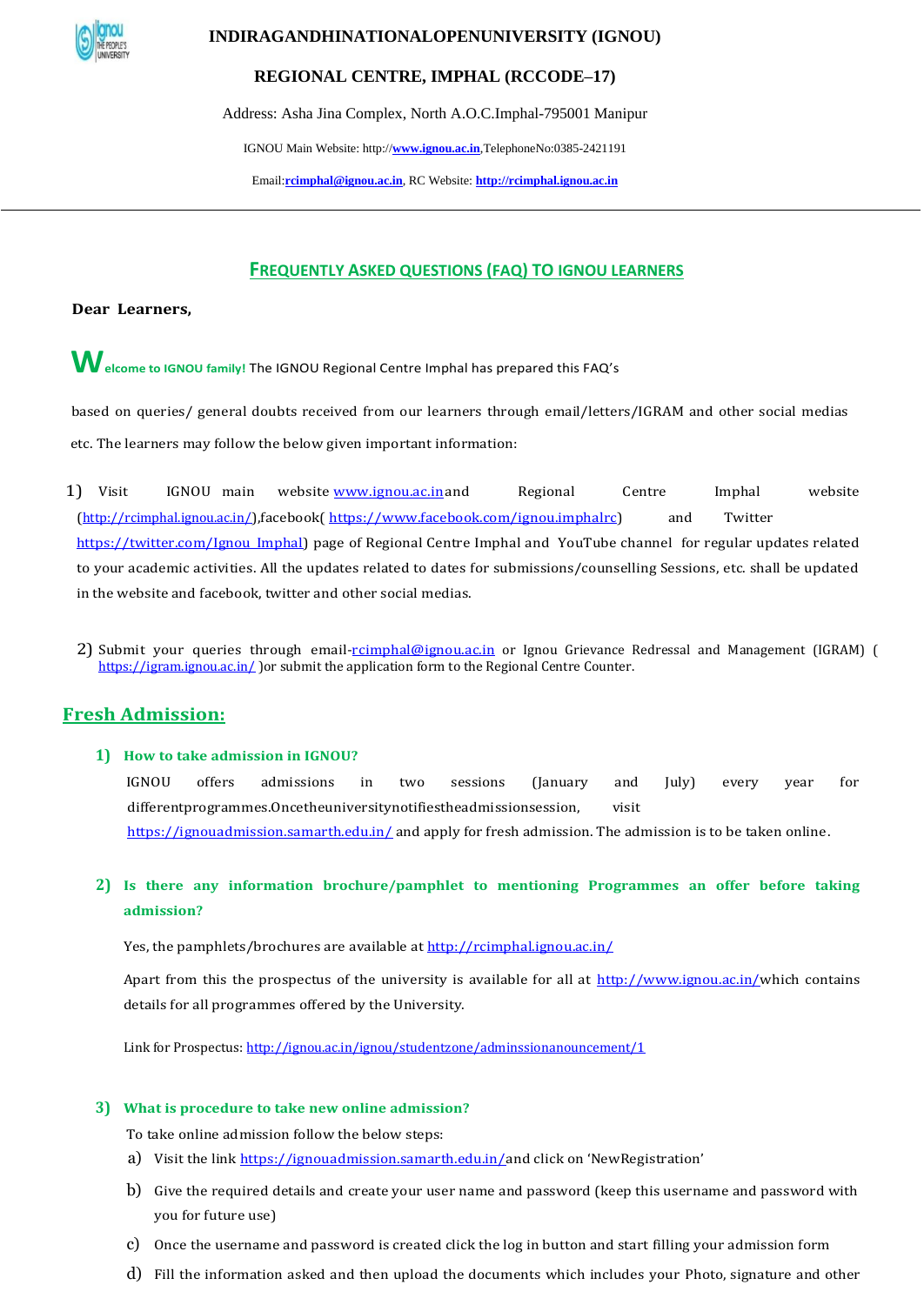educational documents (in the prescribed size).

- e) Once the documents are uploaded make the fee payment through any one of the gate ways (HDFC or IDBI). Please note that these are payment gateways, you can use any bank credit/ debit card OR internet banking for making the payment through the gateways.
- f) After making the payment check your payment status again in the portal.
- g) Your document will be verified by the university and then admission shall be confirmed (if every detail and document is found to be correct and eligible)

# **4) Do I have to submit the printout of application form to Regional Centre after making the payment?** No need to submit any documents at Regional Centre and all the activities are in online mode only.

### **5) How to download ID card?**

Once the admission is confirmed, you will receive an email and SMS from IGNOU. After confirmation log in into your admission portal using username and password and click on download ID card. Take the print out of the ID card (preferably colour printout)and keep it with you.

### **6) Should I go to Regional Centre for attestation of IDcard?**

No, the ID card is generated online with digital attestation of Registrar, SRD thus no need to visit Regional Centre for any attestation.

### **7) After confirmation what else shall I do?**

Once the admission is confirmed and ID card is generated the learner should always visit his admission page at <http://admission.ignou.ac.in/changeadmdata/admissionstatusnew.asp>

You should check your details carefully.

### **8) Is there any orientation to the new students after confirmation of admission?**

Yes, an induction meeting will be organized by the Regional Centre at respective study centres in the month of March/ April (for January session) and in September/October(for July Session).

### **9) If I miss the Induction proramme, can I enquire to the regional centre?**

Yes, the Regional Centre will response for the related queries.

Regional Centre Website: <http://rcimphal.ignou.ac.in/>

### **Study Material:**

## **10) When and how will I receive the Study material after admission confirmed?**

The Study material will be dispatched by MPDD, IGNOU New Delhi at your postal address after confirmation of admission. The delivery may take 1 month to 2months after the confirmation of admission. If not received then, you may collect from the Regional Centre Office accordingly to the Study material status.

### **11) Is soft copy of material available?**

Yes, the soft copy of materialis available in public domain at <http://egyankosh.ac.in/or> IGNOU E Content App available at Google play store.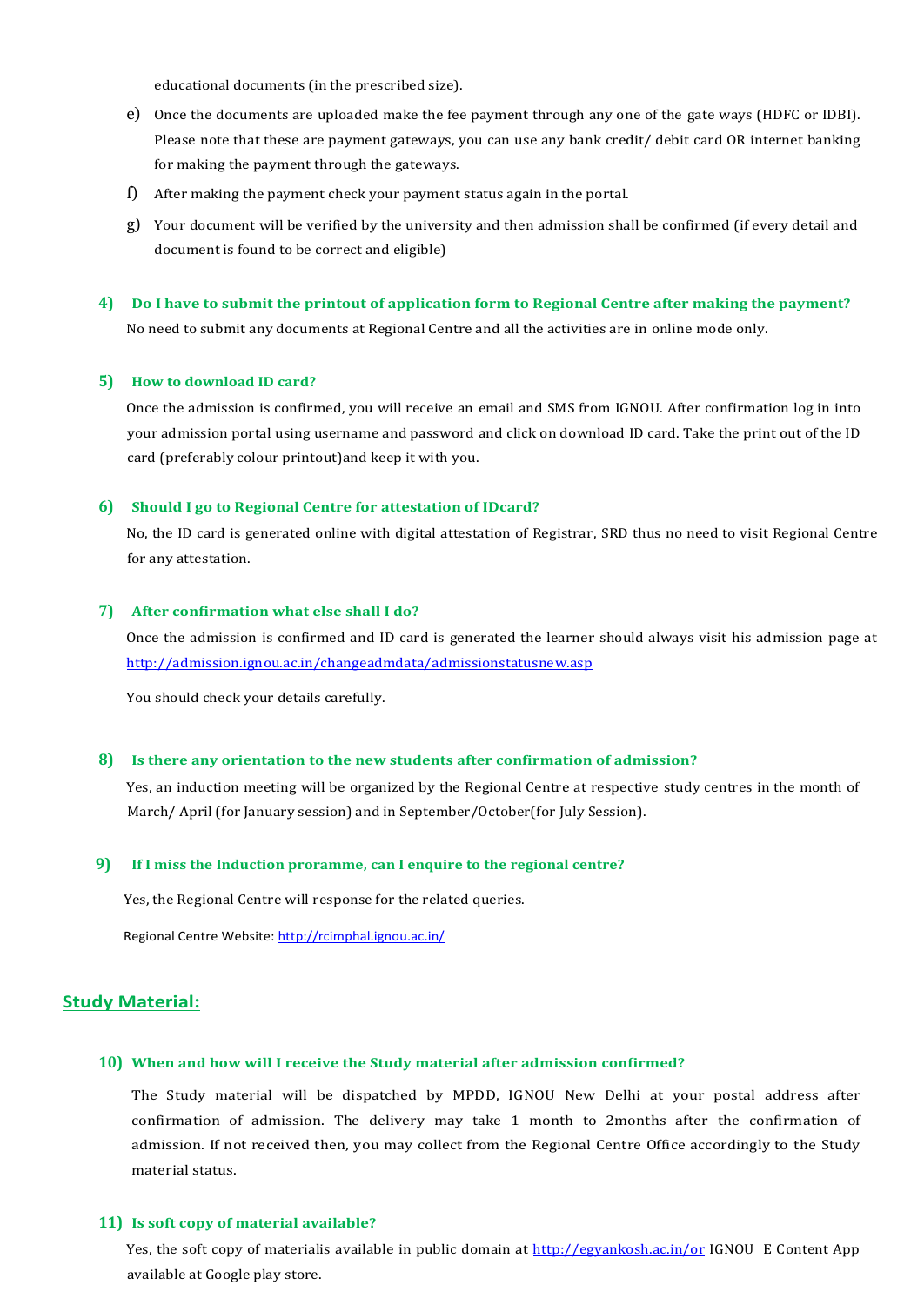### **12) I have opted for soft copy of material when will I receive that?**

If you have opted for soft copy of material, you will not get any separate email or file, you have to download it from **<http://egyankosh.ac.in/>**or IGNOU E Content App available at Google play store.

### **13) Can I track the status of dispatch of Study Material?**

Yes, you can track the dispatched details of Study Material at <http://ignou.ac.in/ignou/aboutignou/division/mpdd/material>

## **14) I chose soft copy of Studymaterial but now I want hardcopy?Is it possible to send it?**

You may send an email to registrarmpdd@ignou.ac.in, The MPDD will send your pricelist according you can send Demand Draft to MPDD, IGNOU, New Delhi and get the Study material.

# **Counselling sessions:**

### **15) Are there any classes for my programme?**

The Study Centre organizes fixed number of counselling sessions (on Saturday/Sunday) .However, the counselling sessions are being conducted in online mode due to the pandemic situation.

### **16) How do I know about the schedule (online/offline)?**

The learner should keep on checking the website for updates on schedules or may contact at study centre.

### **17) Is it compulsory to attend the counseling sessions?**

The theory counseling sessions are not compulsory,however the practical counseling sessions are mandatory to attend for all learners(ifany).

### **18) Howarecounsellingsessionstobeconducted?**

As of now all the counselling sessions are being organized through face to face mode or sometime online mode depends on the situation.

### **19) How to contact the academic counsellors?**

- a) You may contact the academic counselors at the studycentreduringthecounselingsessions.
- b) Contact details of the Academic Counsellor's is available at <http://rcimphal.ignou.ac.in/> with the name of "Details of Academic Counsellors" under Annexures.

# **Assignments:**

### **20) Where should I submit my assignments?**

The assignments are to be submitted at your study center only by person or by Post.

### **21) Where will I get my assignments Question papers?**

Assignments question papers can be download from <https://webservices.ignou.ac.in/assignments/>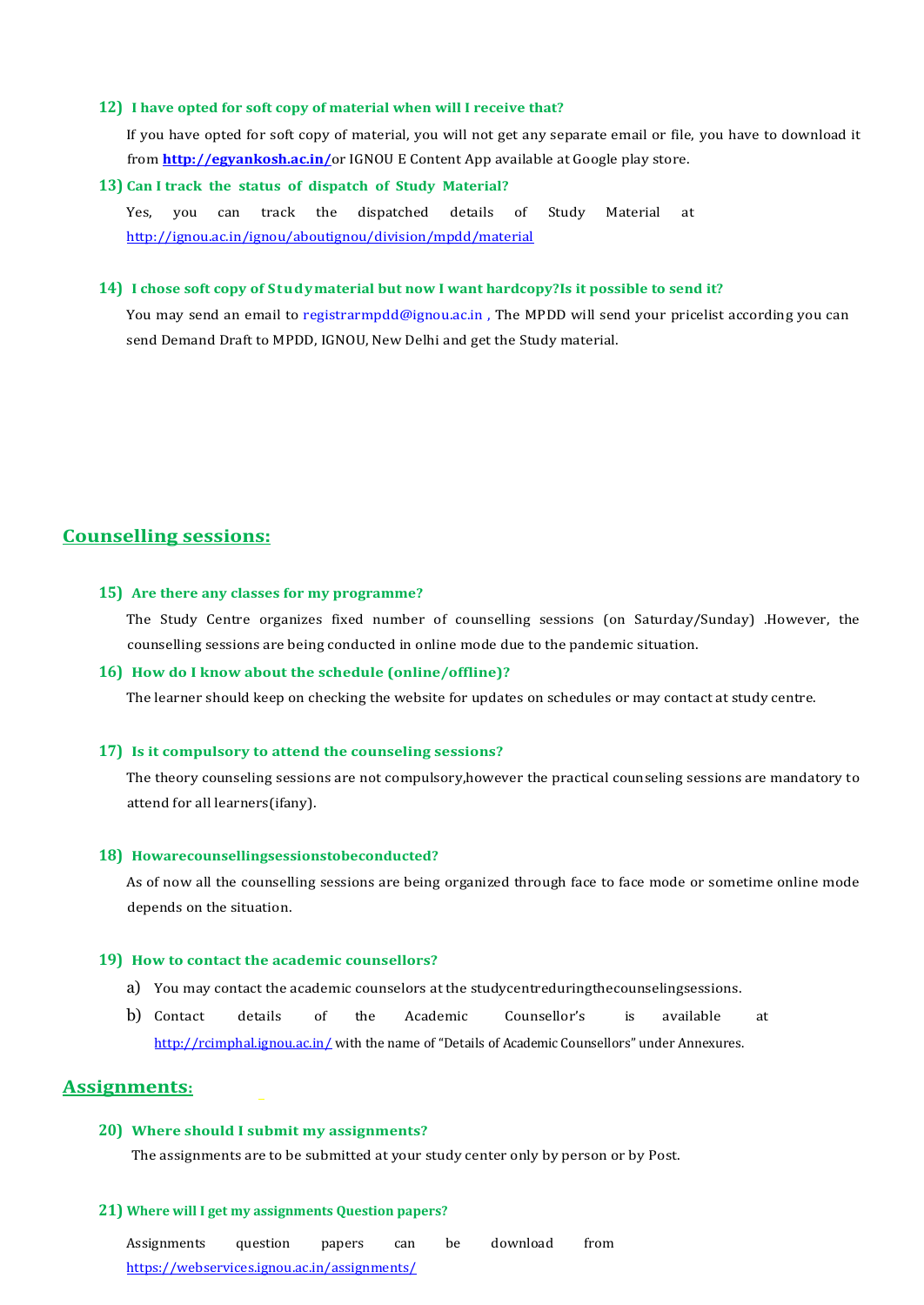#### **22) What is the last date to submit assignments?**

For June Term End Examination and for December Term End Examination the last date for submission is1<sup>st</sup>March to 31<sup>®</sup> March and 1<sup>st</sup>September to 30<sup>th</sup>September

respectively. Last dates may changes by IGNOU h.q notification from time to time.

### **23) Can I submit the typed assignments?**

No, assignment should be handwritten only. Typed assignments will not be evaluated.

#### **24) What all are to be attached along with assignments?**

Along with your assignment you have to attach the cover page which should have Your Name, Enrollment Number, Course Code, Programme and Study centre code. Along with this you should also attach the question paper of your assignments.

#### **25) Is assignment submission compulsory?**

Yes, without submitting your assignments you will not be eligible to appear fortheoryexams.

### **26) What should do,if I fail in assignments?**

If you fail in assignments you have to submit the new assignments for upcoming exam cycle(latest assignments should be submitted).

### **27) What type of paper should I use for assignments?**

You should use white ruled A4 size papers.

### **28) Can assignments be revaluated?**

No assignments cannot be revaluated; however, you may contact your study centre to get the copy of evaluated assignments within one month from declaration ofresult.

#### **29) Would I get anything after submitting the assignments at study centre as receipt?**

Yes, if you are submitting your assignments in person at your study centre then collect the receipt from study centre and keep it with you till the declaration of all assignment results. In case you are submitting it through post keep the copy of acknowledgement receipt given by Post Office.

### **30) Should I keep the Xerox copy of assignments?**

Yes, it is always advised to keep the Xerox copy of your assignments with you till the declaration of both Term End Results(Theory/Practical)and Assignment results.

# **Examination:**

### **31) When would my exams be conducted?**

The exams are conducted twice in a year by the university in the month of June and December. Yearly based programme student who took admission in January session shall appear exams in December cycle and semester based in June exam Cycle

Yearly based programme students who took admission in July session shall appear for exams in June exam cycle semester based in December exam cycle.

### **32) What is to be done for appearing in the exams?**

Firstly, submit your assignments at your study centre and then fill and submit the examination form at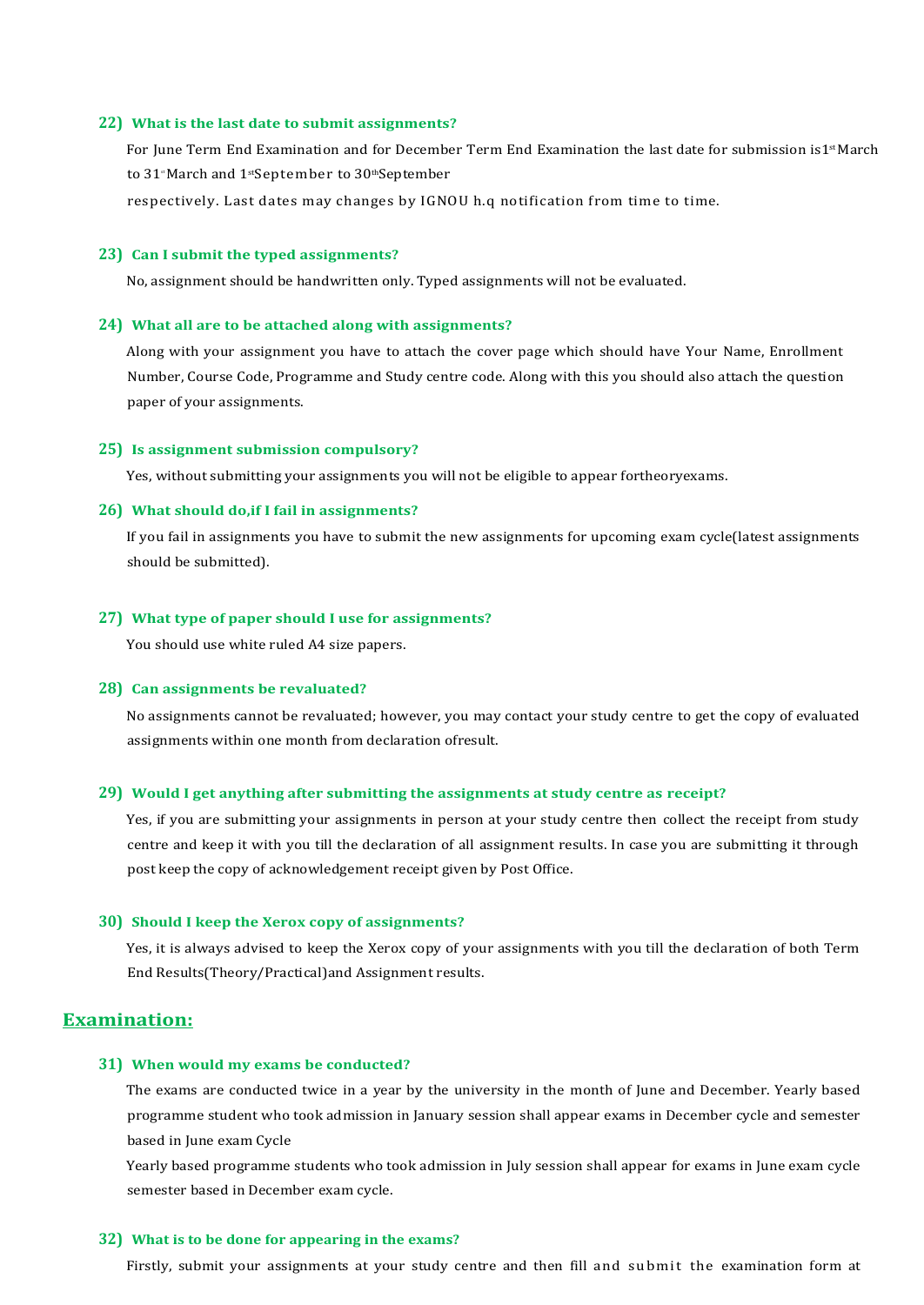[https://exam.ignou.ac.in/\(](https://exam.ignou.ac.in/)with exam fees of Rs. 150/- per subject)

### **33) Is there any exam fee and When should I pay the exam fee?**

Yes. Rs 150/- per Subject exam fee to be paid while submitting the exam form through online. For June, form is to be submitted in the month of March and for December, it is to be submitted in the month of September (scheduled depends on IGNOU H.Q notification for every years).

#### **34) I had paid the fees while admission should I still pay exam fee?**

Yes, during admission only admission fee is charged by the university, examination fee is to be paid separately.

### **35) If I don't appear for exams after filling examform,will that be refunded or to be carried forward?**

No, the fee once paid won't be refunded and it will not be carried forward also.

### **36) Can I select exam centre outside my RegionalCentre?**

Yes,you can appear for your exams anywhere in India, while filling the examination form chose the exam centre where you wish to appear for exams.

### **37) After paying fees is it compulsory to appear for all exams?**

No, it is not compulsory to appear for all exams. You may appear the exams as per your preparations.

### **38) How to check if my examination fee has been accepted?**

| You                                | may | check vour | exam form | submission | status | at |
|------------------------------------|-----|------------|-----------|------------|--------|----|
| http://exam.ignou.ac.in/Search.asp |     |            |           |            |        |    |

### **39) How would I come to know the dates and timings of my examination?**

The university issues hall ticket 10 days prior to the commencement of examinations which can be downloaded from website. The hall ticket has all details about dates, timings and Exam centre address.

### **40) What all should I carry in examination hall?**

You should have your hall ticket and your IGNOU ID card with you compulsorily.In absence of any of this you will not be allowed to appear for exams.

### **41) When will my results declared?**

The results are declared by the university usually after45 days from the date of the completion of entire IGNOU exams.

### **42) How will I get my marksheet and certificate?**

The marksheet and provisional certificate is sent by StudentEvaluationDivision,IGNOU NewDelhi at your postal address.

### **43) CanI apply for revaluation?**

Yes, you can apply for revaluation of Term End Exam answer sheets and also may apply for the xerox copy of answer sheet. Both of these may be done through an online application [\(https://onlinerr.ignou.ac.in/reevaluation/\) b](https://onlinerr.ignou.ac.in/reevaluation/)y paying the fees ofRs.750/-per subject for revaluation and Rs.100/-per subject for answersheet.

# **Re-registration(RR):**